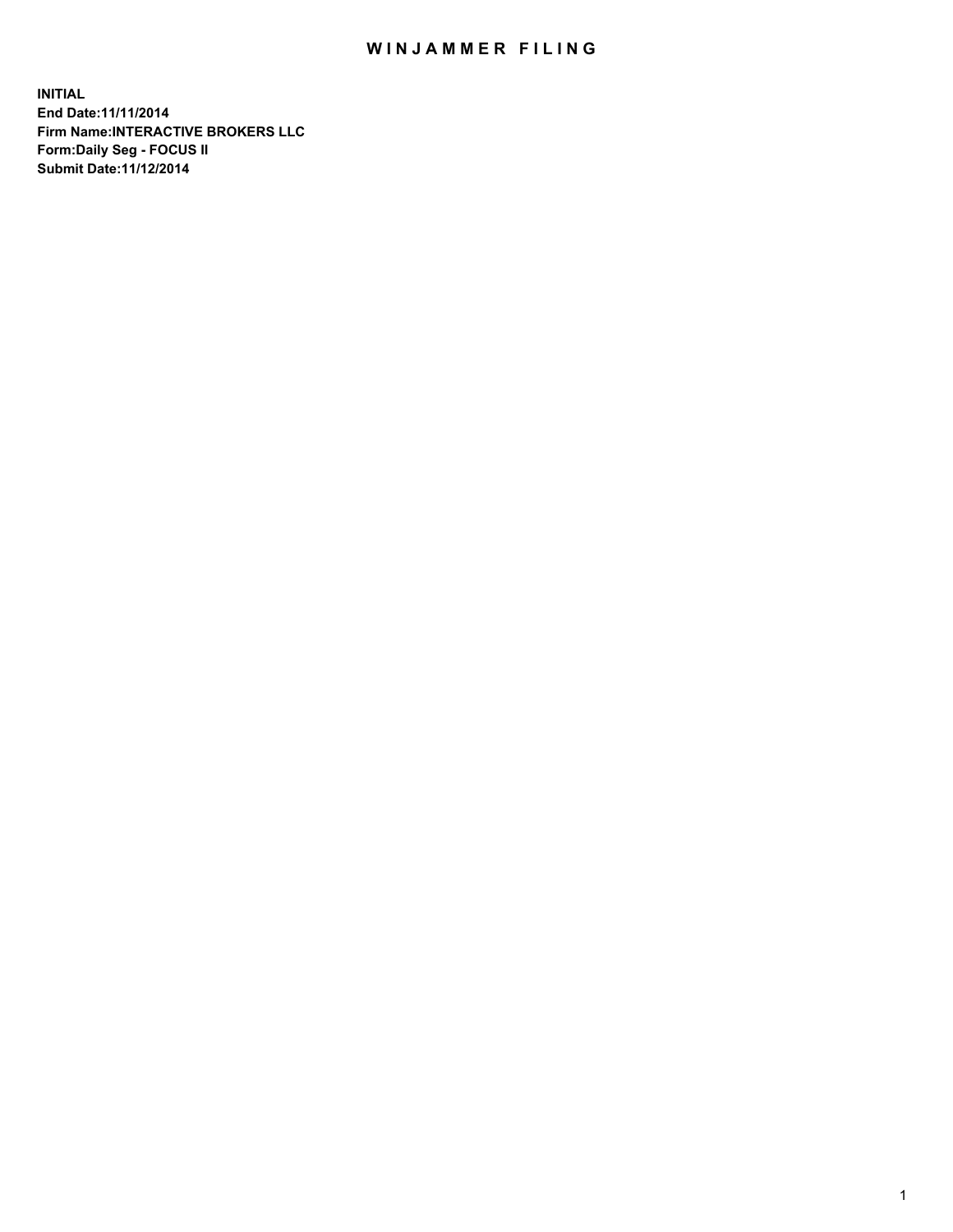## **INITIAL End Date:11/11/2014 Firm Name:INTERACTIVE BROKERS LLC Form:Daily Seg - FOCUS II Submit Date:11/12/2014 Daily Segregation - Cover Page**

| Name of Company<br><b>Contact Name</b><br><b>Contact Phone Number</b><br><b>Contact Email Address</b>                                                                                                                                                                                                                          | <b>INTERACTIVE BROKERS LLC</b><br><b>Michael Ellman</b><br>203-422-8926<br>mellman@interactivebrokers.co<br>m |
|--------------------------------------------------------------------------------------------------------------------------------------------------------------------------------------------------------------------------------------------------------------------------------------------------------------------------------|---------------------------------------------------------------------------------------------------------------|
| FCM's Customer Segregated Funds Residual Interest Target (choose one):<br>a. Minimum dollar amount: ; or<br>b. Minimum percentage of customer segregated funds required:% ; or<br>c. Dollar amount range between: and; or<br>d. Percentage range of customer segregated funds required between:% and%.                         | $\overline{\mathbf{0}}$<br>0<br>155,000,000 245,000,000<br>00                                                 |
| FCM's Customer Secured Amount Funds Residual Interest Target (choose one):<br>a. Minimum dollar amount: ; or<br>b. Minimum percentage of customer secured funds required:% ; or<br>c. Dollar amount range between: and; or<br>d. Percentage range of customer secured funds required between:% and%.                           | $\overline{\mathbf{0}}$<br>0<br>80,000,000 120,000,000<br>0 <sub>0</sub>                                      |
| FCM's Cleared Swaps Customer Collateral Residual Interest Target (choose one):<br>a. Minimum dollar amount: ; or<br>b. Minimum percentage of cleared swaps customer collateral required:% ; or<br>c. Dollar amount range between: and; or<br>d. Percentage range of cleared swaps customer collateral required between:% and%. | $\overline{\mathbf{0}}$<br><u>0</u><br>0 <sub>0</sub><br>0 <sub>0</sub>                                       |
| Current ANC:on<br><b>Broker Dealer Minimum</b><br>Debit/Deficit - CustomersCurrent AmountGross Amount<br>Domestic Debit/Deficit<br>Foreign Debit/Deficit                                                                                                                                                                       | 2,541,581,647 11-NOV-2014<br>377,967,025<br>5,288,765<br>4,522,9720                                           |
| Debit/Deficit - Non CustomersCurrent AmountGross Amount<br>Domestic Debit/Deficit<br>Foreign Debit/Deficit<br>Proprietary Profit/Loss<br>Domestic Profit/Loss<br>Foreign Profit/Loss                                                                                                                                           | 0 <sub>0</sub><br>0 <sub>0</sub><br>$\overline{\mathbf{0}}$<br>$\overline{\mathbf{0}}$                        |
| Proprietary Open Trade Equity<br>Domestic OTE<br>Foreign OTE<br><b>SPAN</b><br><b>Customer SPAN Calculation</b><br>Non-Customer SPAN Calcualation                                                                                                                                                                              | $\overline{\mathbf{0}}$<br><u>0</u><br>1,087,874,983<br>32,833,764                                            |
| <b>Proprietary Capital Charges</b><br>Minimum Dollar Amount Requirement<br>Other NFA Dollar Amount Requirement                                                                                                                                                                                                                 | <u>0</u><br>20,000,000 [7465]<br>21,448,820 [7475]                                                            |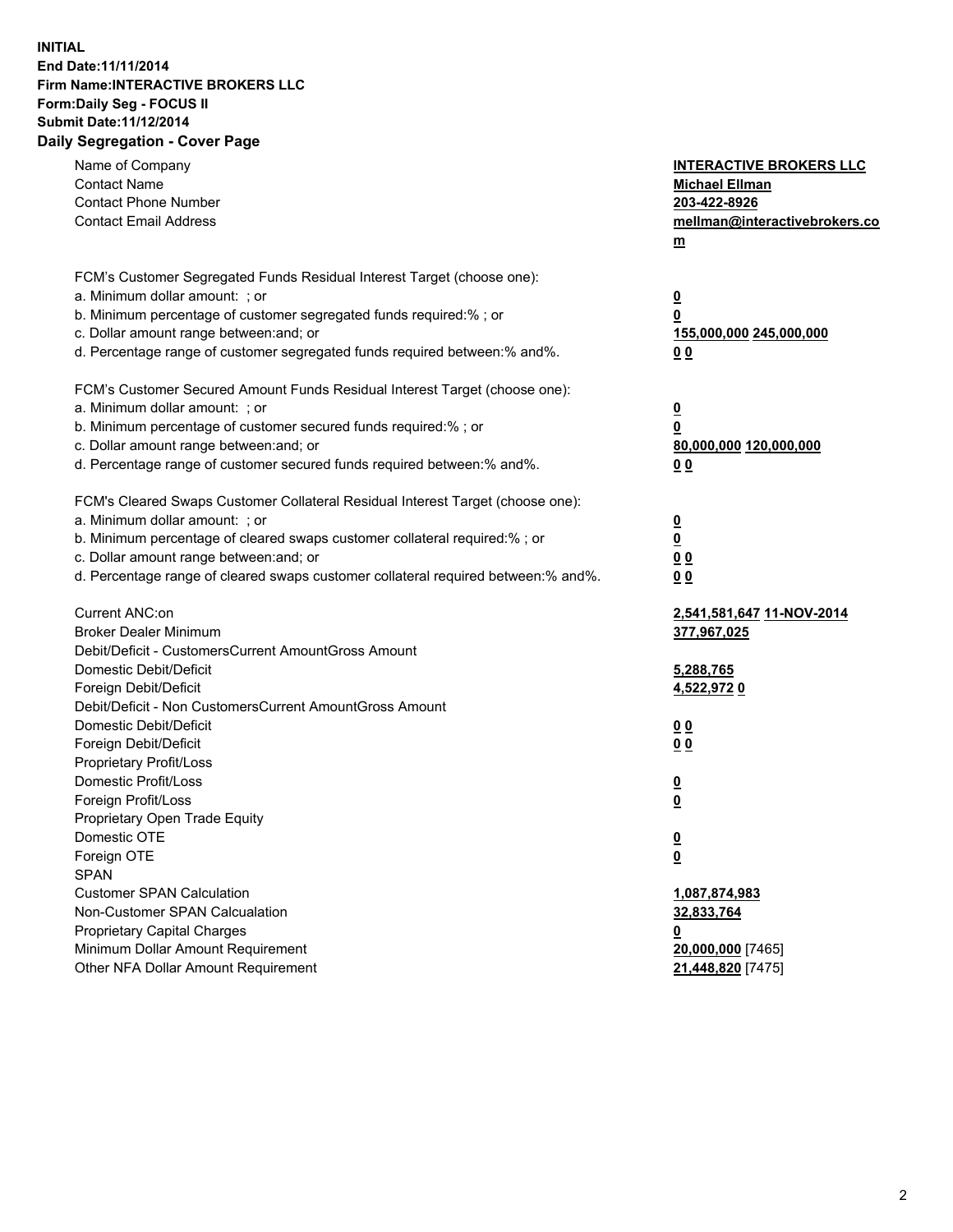## **INITIAL End Date:11/11/2014 Firm Name:INTERACTIVE BROKERS LLC Form:Daily Seg - FOCUS II Submit Date:11/12/2014 Daily Segregation - Secured Amounts**

|                | Daily Jegregation - Jeculed Aniounts                                                                       |                                   |
|----------------|------------------------------------------------------------------------------------------------------------|-----------------------------------|
|                | Foreign Futures and Foreign Options Secured Amounts                                                        |                                   |
|                | Amount required to be set aside pursuant to law, rule or regulation of a foreign                           | $0$ [7305]                        |
|                | government or a rule of a self-regulatory organization authorized thereunder                               |                                   |
| 1.             | Net ledger balance - Foreign Futures and Foreign Option Trading - All Customers                            |                                   |
|                | A. Cash                                                                                                    | 291,982,199 [7315]                |
|                | B. Securities (at market)                                                                                  | $0$ [7317]                        |
| 2.             | Net unrealized profit (loss) in open futures contracts traded on a foreign board of trade                  | 5,051,052 [7325]                  |
| 3.             | Exchange traded options                                                                                    |                                   |
|                | a. Market value of open option contracts purchased on a foreign board of trade                             | 391,796 [7335]                    |
|                | b. Market value of open contracts granted (sold) on a foreign board of trade                               | -558,705 [7337]                   |
| 4.             | Net equity (deficit) (add lines 1.2. and 3.)                                                               | 296,866,342 [7345]                |
| 5.             | Account liquidating to a deficit and account with a debit balances - gross amount                          | 4,522,972 [7351]                  |
|                | Less: amount offset by customer owned securities                                                           | 0 [7352] 4,522,972 [7354]         |
| 6.             | Amount required to be set aside as the secured amount - Net Liquidating Equity                             | 301,389,314 [7355]                |
|                | Method (add lines 4 and 5)                                                                                 |                                   |
| 7.             | Greater of amount required to be set aside pursuant to foreign jurisdiction (above) or line                | 301,389,314 [7360]                |
|                | 6.                                                                                                         |                                   |
|                | FUNDS DEPOSITED IN SEPARATE REGULATION 30.7 ACCOUNTS                                                       |                                   |
| 1 <sub>1</sub> | Cash in banks                                                                                              |                                   |
|                | A. Banks located in the United States                                                                      | 336,856,306 [7500]                |
|                | B. Other banks qualified under Regulation 30.7                                                             | 0 [7520] 336,856,306 [7530]       |
| 2.             | Securities                                                                                                 |                                   |
|                | A. In safekeeping with banks located in the United States                                                  | $0$ [7540]                        |
|                | B. In safekeeping with other banks qualified under Regulation 30.7                                         | 0 [7560] 0 [7570]                 |
| 3.             | Equities with registered futures commission merchants                                                      |                                   |
|                | A. Cash                                                                                                    | $0$ [7580]                        |
|                | <b>B.</b> Securities                                                                                       | $0$ [7590]                        |
|                | C. Unrealized gain (loss) on open futures contracts                                                        | $0$ [7600]                        |
|                | D. Value of long option contracts                                                                          | $0$ [7610]                        |
|                | E. Value of short option contracts                                                                         | 0 [7615] 0 [7620]                 |
| 4.             | Amounts held by clearing organizations of foreign boards of trade                                          |                                   |
|                | A. Cash                                                                                                    | $0$ [7640]                        |
|                | <b>B.</b> Securities                                                                                       | $0$ [7650]                        |
|                | C. Amount due to (from) clearing organization - daily variation                                            | $0$ [7660]                        |
|                | D. Value of long option contracts                                                                          | $0$ [7670]                        |
|                | E. Value of short option contracts                                                                         | 0 [7675] 0 [7680]                 |
| 5.             | Amounts held by members of foreign boards of trade                                                         |                                   |
|                | A. Cash                                                                                                    | 63,892,981 [7700]                 |
|                | <b>B.</b> Securities                                                                                       | $0$ [7710]                        |
|                | C. Unrealized gain (loss) on open futures contracts                                                        | 2,834,910 [7720]                  |
|                | D. Value of long option contracts                                                                          | 391,777 [7730]                    |
|                | E. Value of short option contracts                                                                         | -558,680 [7735] 66,560,988 [7740] |
| 6.             | Amounts with other depositories designated by a foreign board of trade                                     | $0$ [7760]                        |
| 7.             | Segregated funds on hand                                                                                   | $0$ [7765]                        |
| 8.             | Total funds in separate section 30.7 accounts                                                              | 403,417,294 [7770]                |
| 9.             | Excess (deficiency) Set Aside for Secured Amount (subtract line 7 Secured Statement<br>Page 1 from Line 8) | 102,027,980 [7380]                |
| 10.            | Management Target Amount for Excess funds in separate section 30.7 accounts                                | 80,000,000 [7780]                 |
| 11.            | Excess (deficiency) funds in separate 30.7 accounts over (under) Management Target                         | 22,027,980 [7785]                 |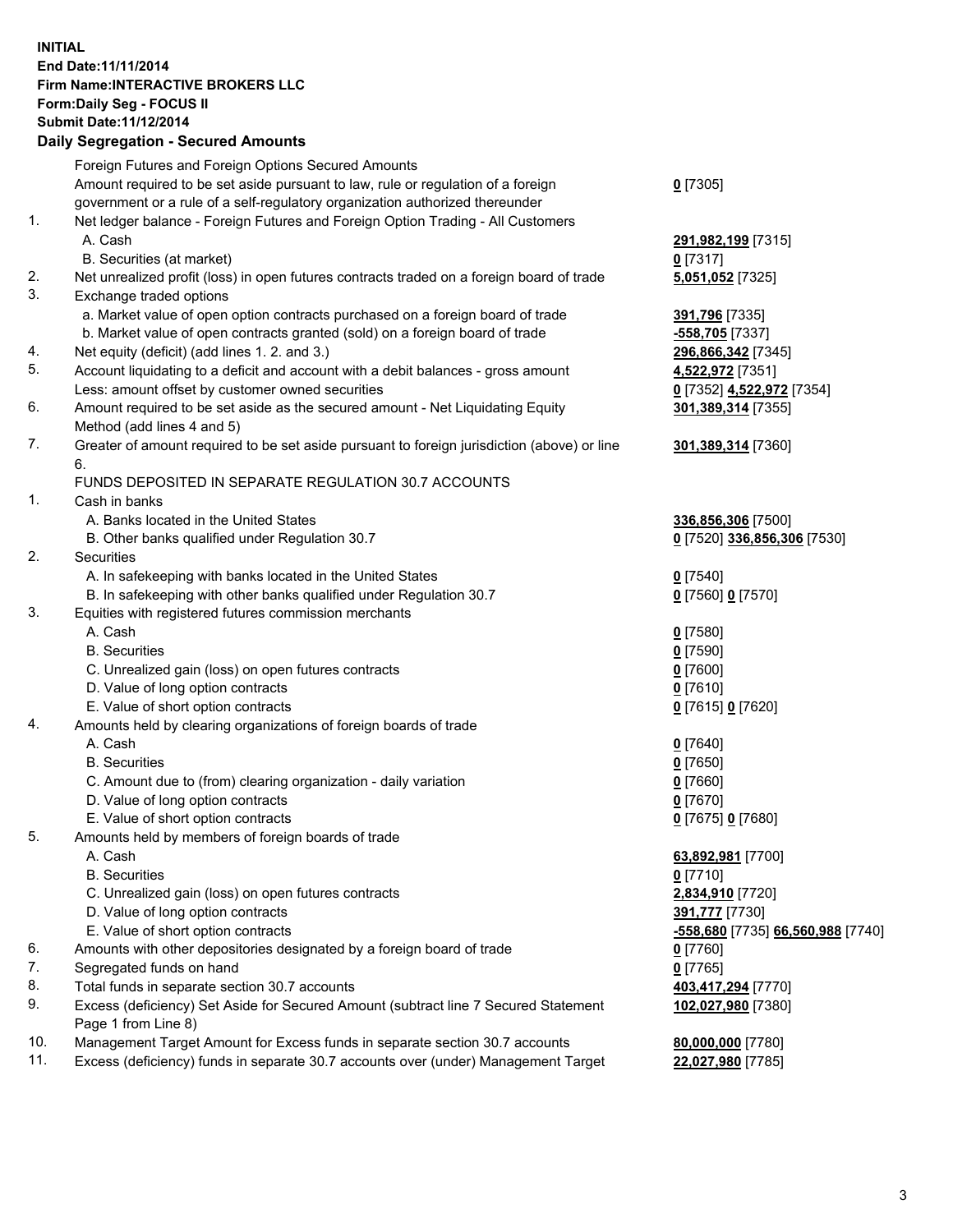**INITIAL End Date:11/11/2014 Firm Name:INTERACTIVE BROKERS LLC Form:Daily Seg - FOCUS II Submit Date:11/12/2014 Daily Segregation - Segregation Statement** SEGREGATION REQUIREMENTS(Section 4d(2) of the CEAct) 1. Net ledger balance A. Cash **2,371,398,034** [7010] B. Securities (at market) **0** [7020] 2. Net unrealized profit (loss) in open futures contracts traded on a contract market **-41,443,654** [7030] 3. Exchange traded options A. Add market value of open option contracts purchased on a contract market **119,169,953** [7032] B. Deduct market value of open option contracts granted (sold) on a contract market **-187,538,828** [7033] 4. Net equity (deficit) (add lines 1, 2 and 3) **2,261,585,505** [7040] 5. Accounts liquidating to a deficit and accounts with debit balances - gross amount **5,288,765** [7045] Less: amount offset by customer securities **0** [7047] **5,288,765** [7050] 6. Amount required to be segregated (add lines 4 and 5) **2,266,874,270** [7060] FUNDS IN SEGREGATED ACCOUNTS 7. Deposited in segregated funds bank accounts A. Cash **382,606,361** [7070] B. Securities representing investments of customers' funds (at market) **1,215,934,418** [7080] C. Securities held for particular customers or option customers in lieu of cash (at market) **0** [7090] 8. Margins on deposit with derivatives clearing organizations of contract markets A. Cash **10,232,921** [7100] B. Securities representing investments of customers' funds (at market) **79,524,826** [7110] C. Securities held for particular customers or option customers in lieu of cash (at market) **0** [7120] 9. Net settlement from (to) derivatives clearing organizations of contract markets **1,396,644** [7130] 10. Exchange traded options A. Value of open long option contracts **656,584** [7132] B. Value of open short option contracts **-5,756,742** [7133] 11. Net equities with other FCMs A. Net liquidating equity **-47,147,651** [7140] B. Securities representing investments of customers' funds (at market) **844,956,783** [7160] C. Securities held for particular customers or option customers in lieu of cash (at market) **0** [7170] 12. Segregated funds on hand **0** [7150] 13. Total amount in segregation (add lines 7 through 12) **2,482,404,144** [7180] 14. Excess (deficiency) funds in segregation (subtract line 6 from line 13) **215,529,874** [7190] 15. Management Target Amount for Excess funds in segregation **155,000,000** [7194]

16. Excess (deficiency) funds in segregation over (under) Management Target Amount Excess

**60,529,874** [7198]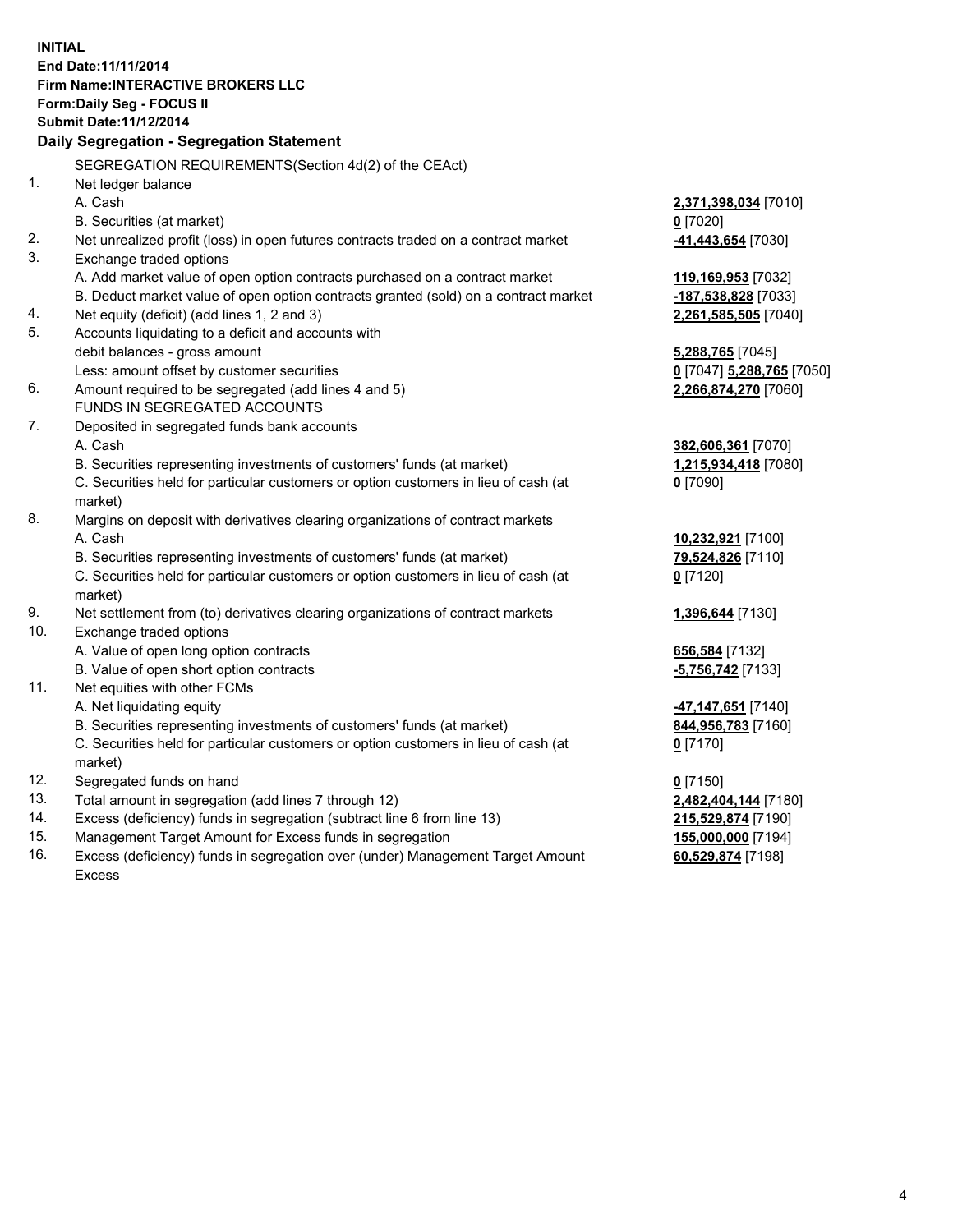## **INITIAL End Date:11/11/2014 Firm Name:INTERACTIVE BROKERS LLC Form:Daily Seg - FOCUS II Submit Date:11/12/2014 Daily Segregation - Supplemental**

| $\blacksquare$ | Total gross margin deficiencies - Segregated Funds Origin                              | 285,488 [9100] |
|----------------|----------------------------------------------------------------------------------------|----------------|
| $\blacksquare$ | Total gross margin deficiencies - Secured Funds Origin                                 | 192,151 [9101] |
| $\blacksquare$ | Total gross margin deficiencies - Cleared Swaps Customer Collateral Funds Origin       | $0$ [9102]     |
| $\blacksquare$ | Total gross margin deficiencies - Noncustomer and Proprietary Accounts Origin          | $0$ [9103]     |
| $\blacksquare$ | Total number of accounts contributing to total gross margin deficiencies - Segregated  | 5 [9104]       |
|                | Funds Origin                                                                           |                |
| $\sim$         | Total number of accounts contributing to total gross margin deficiencies - Secured     | $3$ [9105]     |
|                | <b>Funds Origin</b>                                                                    |                |
| $\blacksquare$ | Total number of accounts contributing to the total gross margin deficiencies - Cleared | $0$ [9106]     |
|                | Swaps Customer Collateral Funds Origin                                                 |                |
| $\blacksquare$ | Total number of accounts contributing to the total gross margin deficiencies -         | $0$ [9107]     |
|                | Noncustomer and Proprietary Accounts Origin                                            |                |
| $\blacksquare$ | Upload a copy of the firm's daily margin report the FCM uses to issue margin calls     |                |
|                | which corresponds with the reporting date.                                             |                |

11.11.2014 Commodity Margin Deficiency Report.xls